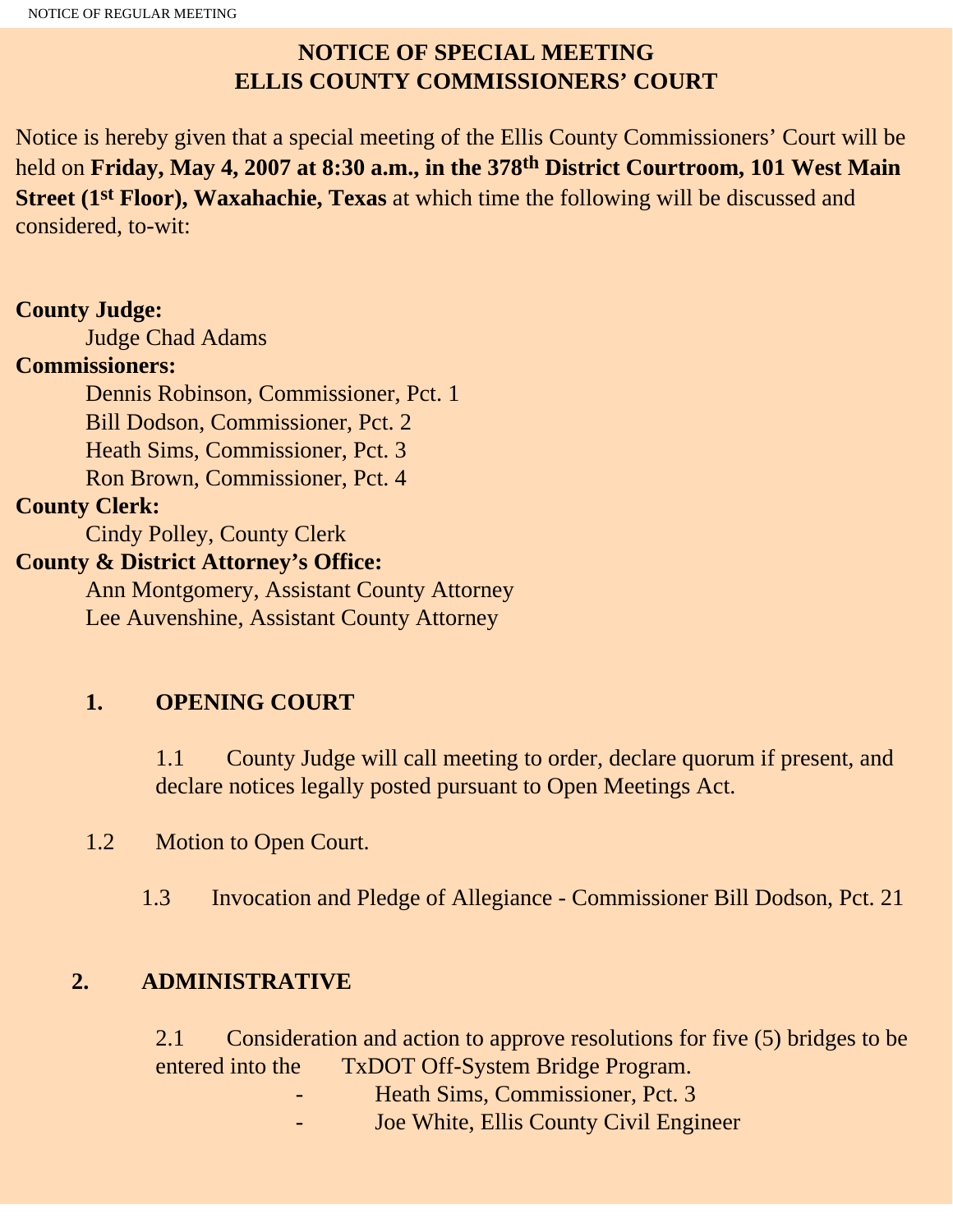## **3. RECESS TO CONVENE TO EXECUTIVE SESSION**

## **4. EXECUTIVE SESSION**

"The Commissioners' Court of Ellis County reserves the right to adjourn into **Executive Session** at any time during the course of this meeting to discuss any of the matters listed in this agenda, in the order deemed appropriate, as authorized by Texas Government Code §551.074**,** or to seek the advice of its attorney and/or other attorneys representing Ellis County on any matter in which the duty of the attorney to the Commissioners' Court under the Texas Disciplinary Rules of Professional Conduct of the State Bar of Texas clearly conflicts with Texas Government Code Chapter 551 or as otherwise may be permitted under §551.074."

### **5. ADJOURNMENT OF EXECUTIVE SESSION**

### **6. ADJOURN MEETING**

Signed this the 30th day of April, 2007.

 $\overline{\phantom{a}}$  , and the set of the set of the set of the set of the set of the set of the set of the set of the set of the set of the set of the set of the set of the set of the set of the set of the set of the set of the s

Chad Adams Ellis County Judge

I, the undersigned, County Clerk of the Ellis County Commissioners Court do hereby certify that the above Notice of Special Meeting of the Ellis County Commissioners Court is a true and correct copy of said Notice, that I received said Notice, and it was posted at the doors of the Ellis County Courthouse, a place readily accessible to the general public at all times on the 30th day of April, 2007, at  $a.m./p.m.$ 

Cindy Polley, County Clerk

By: \_\_\_\_\_\_\_\_\_\_\_\_\_\_\_\_\_\_\_\_\_\_\_\_\_\_\_\_\_\_\_\_\_\_

Deputy Clerk

The Commissioners Court reserves the right to consider and take action on the above agenda items in any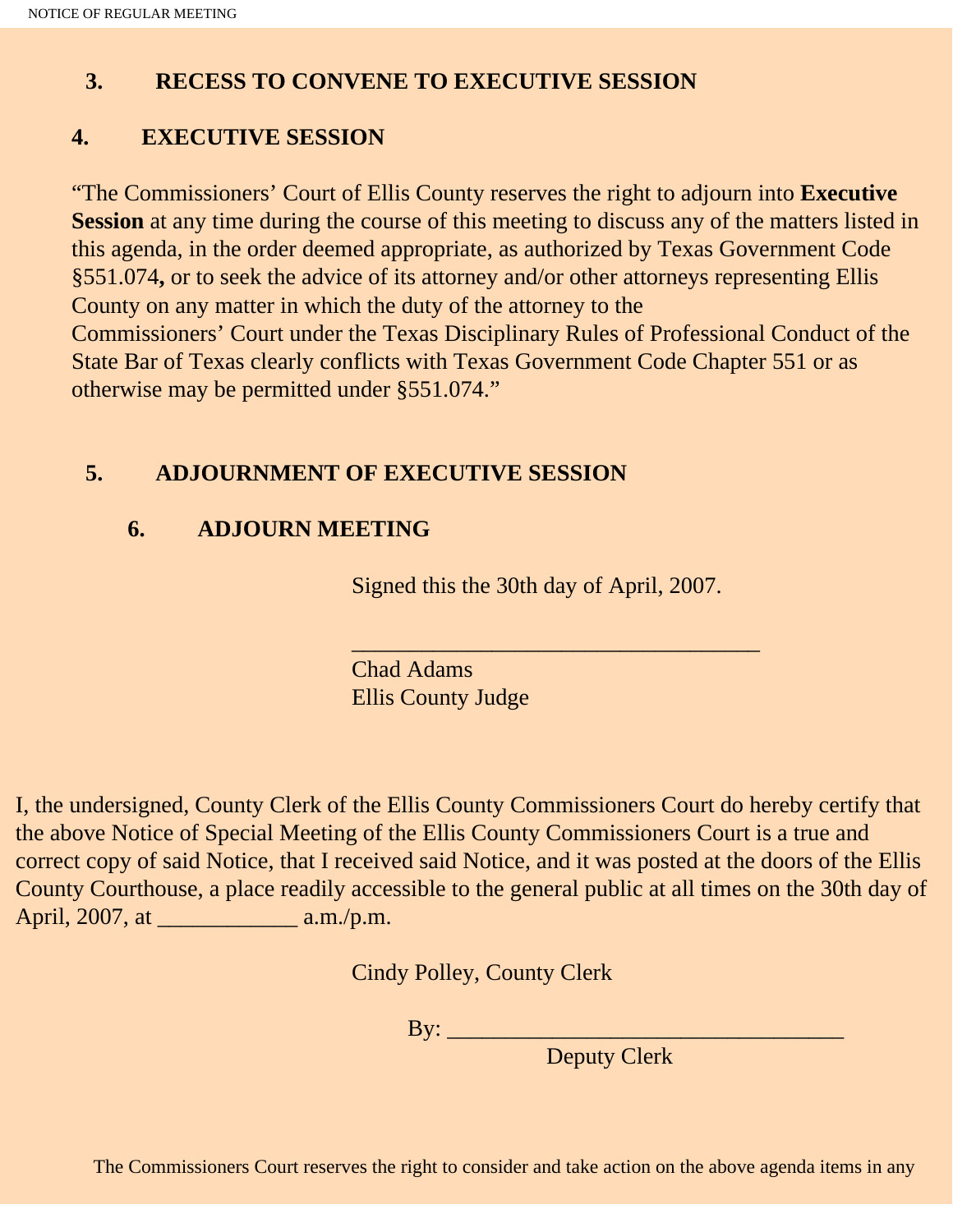particular order.

 Anyone wishing to address the Commissioners Court concerning a posted agenda item must make a formal request by presenting a "Participation Form" to the County Clerk at least 10 minutes prior to the beginning of the meeting.

 If you or your representative, have a disability that requires special arrangements and you plan to attend this public meeting, please contact the County Judge's Office at (972) 825-5011 within 72 hours of the meeting. Reasonable accommodations will be made to meet your needs at the meeting.

## **ADDENDUM NOTICE OF SPECIAL MEETING ELLIS COUNTY COMMISSIONERS' COURT**

Notice is hereby given that a special meeting of the Ellis County Commissioners' Court will be held on **Tuesday, May 1, 2007 at 8:30 a.m., in the 378th District Courtroom, 101 West Main Street (1st Floor), Waxahachie, Texas** at which time the following will be discussed and considered, to-wit:

#### **County Judge:**

Judge Chad Adams

#### **Commissioners:**

 Dennis Robinson, Commissioner, Pct. 1 Bill Dodson, Commissioner, Pct. 2 Heath Sims, Commissioner, Pct. 3 Ron Brown, Commissioner, Pct. 4

### **County Clerk:**

Cindy Polley, County Clerk

### **County & District Attorney's Office:**

 Ann Montgomery, Assistant County Attorney Lee Auvenshine, Assistant County Attorney

### **1. OPENING COURT**

1.2 County Judge will call meeting to order, declare quorum if present, and declare notices legally posted pursuant to Open Meetings Act.

1.2 Motion to Open Court.

1.3 Invocation and Pledge of Allegiance - Commissioner Dennis Robinson, Pct.

1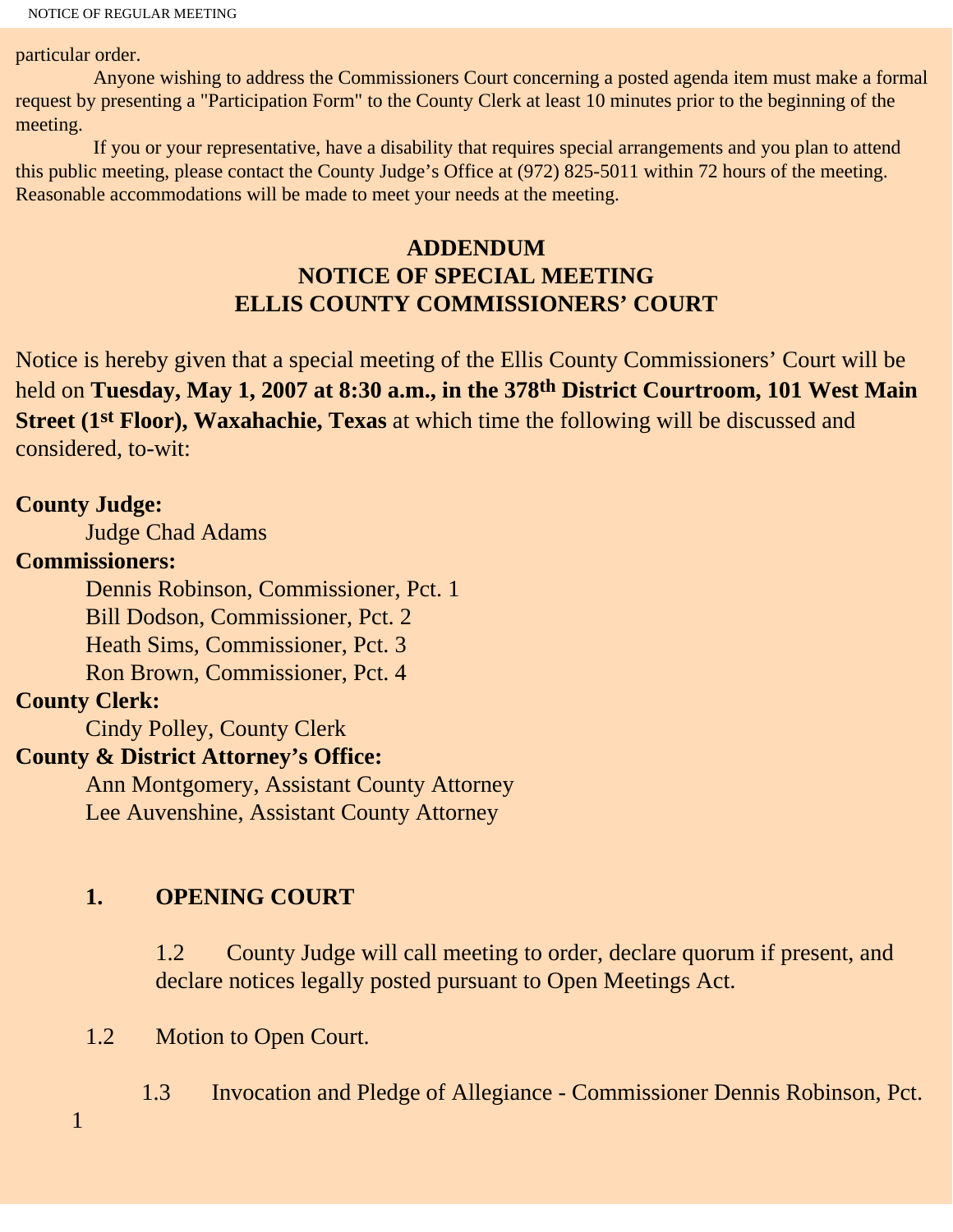#### **2. ADMINISTRATIVE**

2.2 Consideration and action to approve the rent payment to Getzandaner<br>Properties for the building on Monroe Street, used as the Ellis County building on Monroe Street, used as the Ellis County Elections Office.

Mike Navarro, Ellis County Auditor

 $\overline{\phantom{a}}$  , and the set of the set of the set of the set of the set of the set of the set of the set of the set of the set of the set of the set of the set of the set of the set of the set of the set of the set of the s

Signed this the 27th day of April,

Chad Adams Ellis County Judge

I, the undersigned, County Clerk of the Ellis County Commissioners Court do hereby certify that the above Notice of Special Meeting of the Ellis County Commissioners Court is a true and correct copy of said Notice, that I received said Notice, and it was posted at the doors of the Ellis County Courthouse, a place readily accessible to the general public at all times on the 27th day of April, 2007, at \_\_\_\_\_\_\_\_\_\_\_\_ a.m./p.m.

Cindy Polley, County Clerk

By: \_\_\_\_\_\_\_\_\_\_\_\_\_\_\_\_\_\_\_\_\_\_\_\_\_\_\_\_\_\_\_\_\_\_

Deputy Clerk

 The Commissioners Court reserves the right to consider and take action on the above agenda items in any particular order.

 Anyone wishing to address the Commissioners Court concerning a posted agenda item must make a formal request by presenting a "Participation Form" to the County Clerk at least 10 minutes prior to the beginning of the meeting.

 If you or your representative, have a disability that requires special arrangements and you plan to attend this public meeting, please contact the County Judge's Office at (972) 825-5011 within 72 hours of the meeting. Reasonable accommodations will be made to meet your needs at the meeting.

## **NOTICE OF SPECIAL MEETING ELLIS COUNTY COMMISSIONERS' COURT**

2007.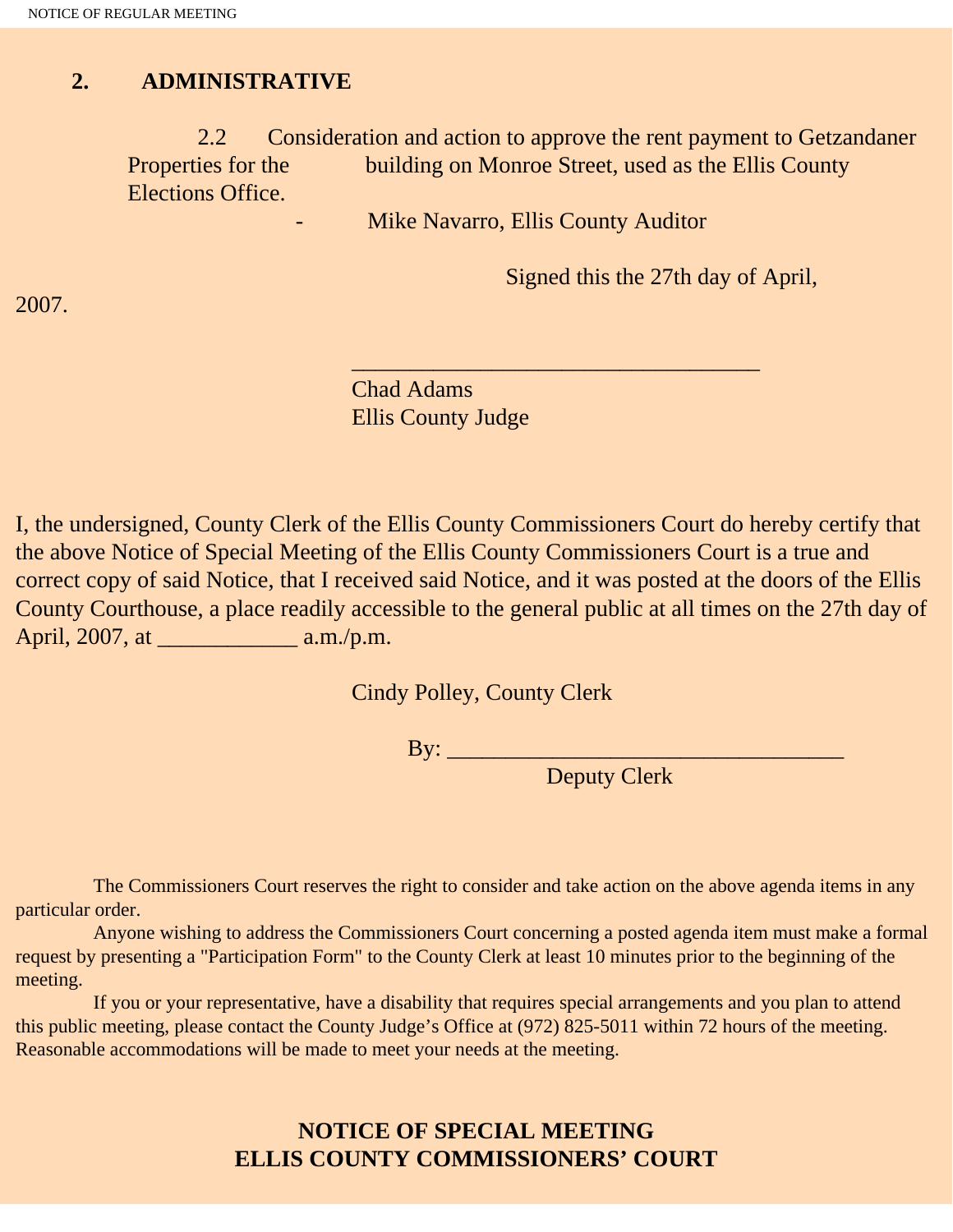Notice is hereby given that a special meeting of the Ellis County Commissioners' Court will be held on **Tuesday, May 1, 2007 at 8:30 a.m., in the 378th District Courtroom, 101 West Main Street (1st Floor), Waxahachie, Texas** at which time the following will be discussed and considered, to-wit:

#### **County Judge:**

Judge Chad Adams

### **Commissioners:**

 Dennis Robinson, Commissioner, Pct. 1 Bill Dodson, Commissioner, Pct. 2 Heath Sims, Commissioner, Pct. 3 Ron Brown, Commissioner, Pct. 4

#### **County Clerk:**

Cindy Polley, County Clerk

#### **County & District Attorney's Office:**

 Ann Montgomery, Assistant County Attorney Lee Auvenshine, Assistant County Attorney

#### **1. OPENING COURT**

1.3 County Judge will call meeting to order, declare quorum if present, and declare notices legally posted pursuant to Open Meetings Act.

1.2 Motion to Open Court.

1.3 Invocation and Pledge of Allegiance - Commissioner Dennis Robinson, Pct.

1

#### **2. ADMINISTRATIVE**

 2.1 Consideration and action to approve the necessary bonds for Greg Wilhelm, Judge, County Court at Law and Judy Burden, Treasurer, effective May 1, 2007.

- Chad Adams, Ellis County Judge

#### **3. RECESS TO CONVENE TO EXECUTIVE SESSION**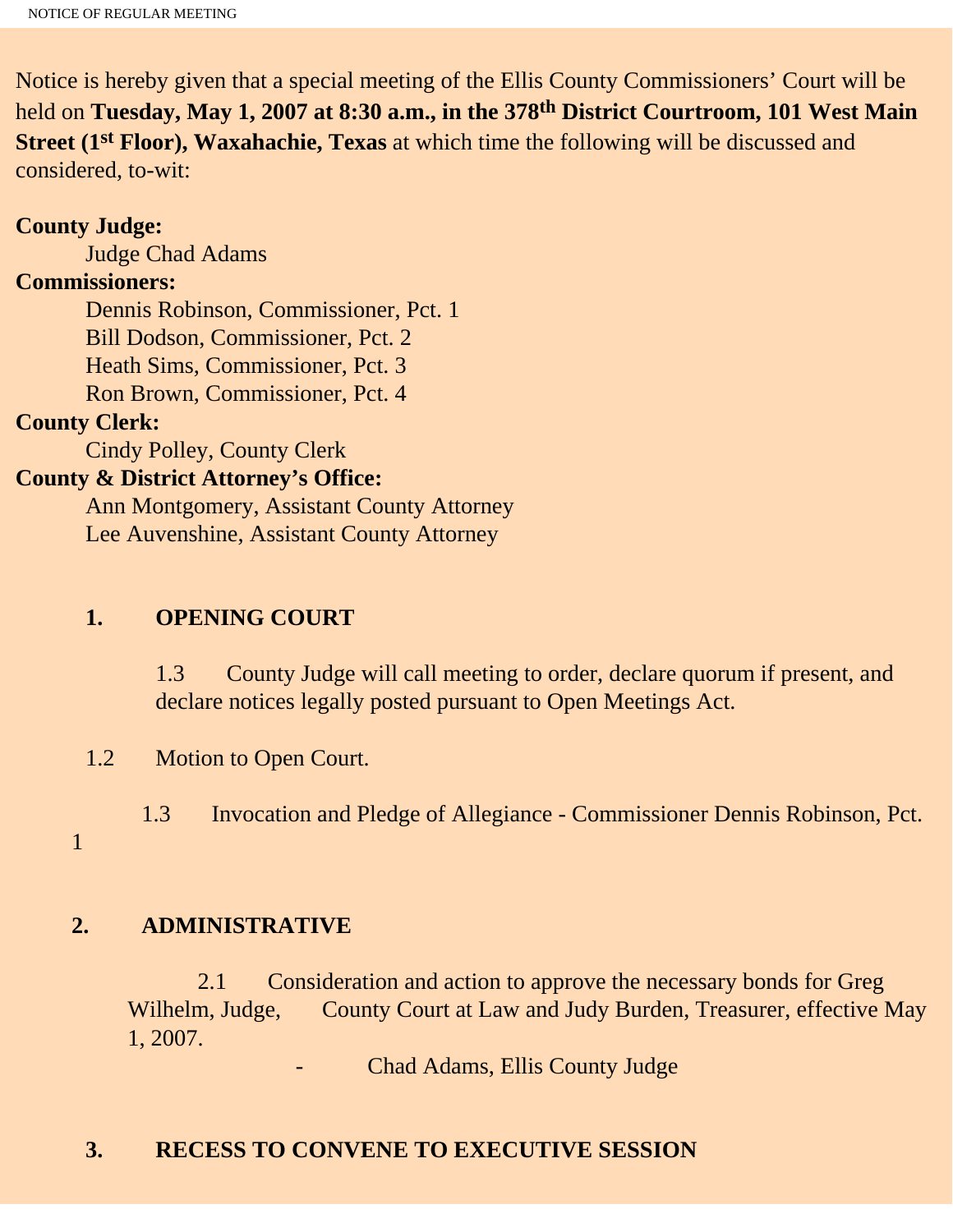## **4. EXECUTIVE SESSION**

"The Commissioners' Court of Ellis County reserves the right to adjourn into **Executive Session** at any time during the course of this meeting to discuss any of the matters listed in this agenda, in the order deemed appropriate, as authorized by Texas Government Code §551.074**,** or to seek the advice of its attorney and/or other attorneys representing Ellis County on any matter in which the duty of the attorney to the

Commissioners' Court under the Texas Disciplinary Rules of Professional Conduct of the State Bar of Texas clearly conflicts with Texas Government Code Chapter 551 or as otherwise may be permitted under §551.074."

#### **5. ADJOURNMENT OF EXECUTIVE SESSION**

#### **6. ADJOURN MEETING**

Signed this the 27th day of April, 2007.

\_\_\_\_\_\_\_\_\_\_\_\_\_\_\_\_\_\_\_\_\_\_\_\_\_\_\_\_\_\_\_\_\_\_\_

Chad Adams Ellis County Judge

I, the undersigned, County Clerk of the Ellis County Commissioners Court do hereby certify that the above Notice of Special Meeting of the Ellis County Commissioners Court is a true and correct copy of said Notice, that I received said Notice, and it was posted at the doors of the Ellis County Courthouse, a place readily accessible to the general public at all times on the 27th day of April, 2007, at \_\_\_\_\_\_\_\_\_\_\_\_ a.m./p.m.

Cindy Polley, County Clerk

By: \_\_\_\_\_\_\_\_\_\_\_\_\_\_\_\_\_\_\_\_\_\_\_\_\_\_\_\_\_\_\_\_\_\_

Deputy Clerk

 The Commissioners Court reserves the right to consider and take action on the above agenda items in any particular order.

Anyone wishing to address the Commissioners Court concerning a posted agenda item must make a formal